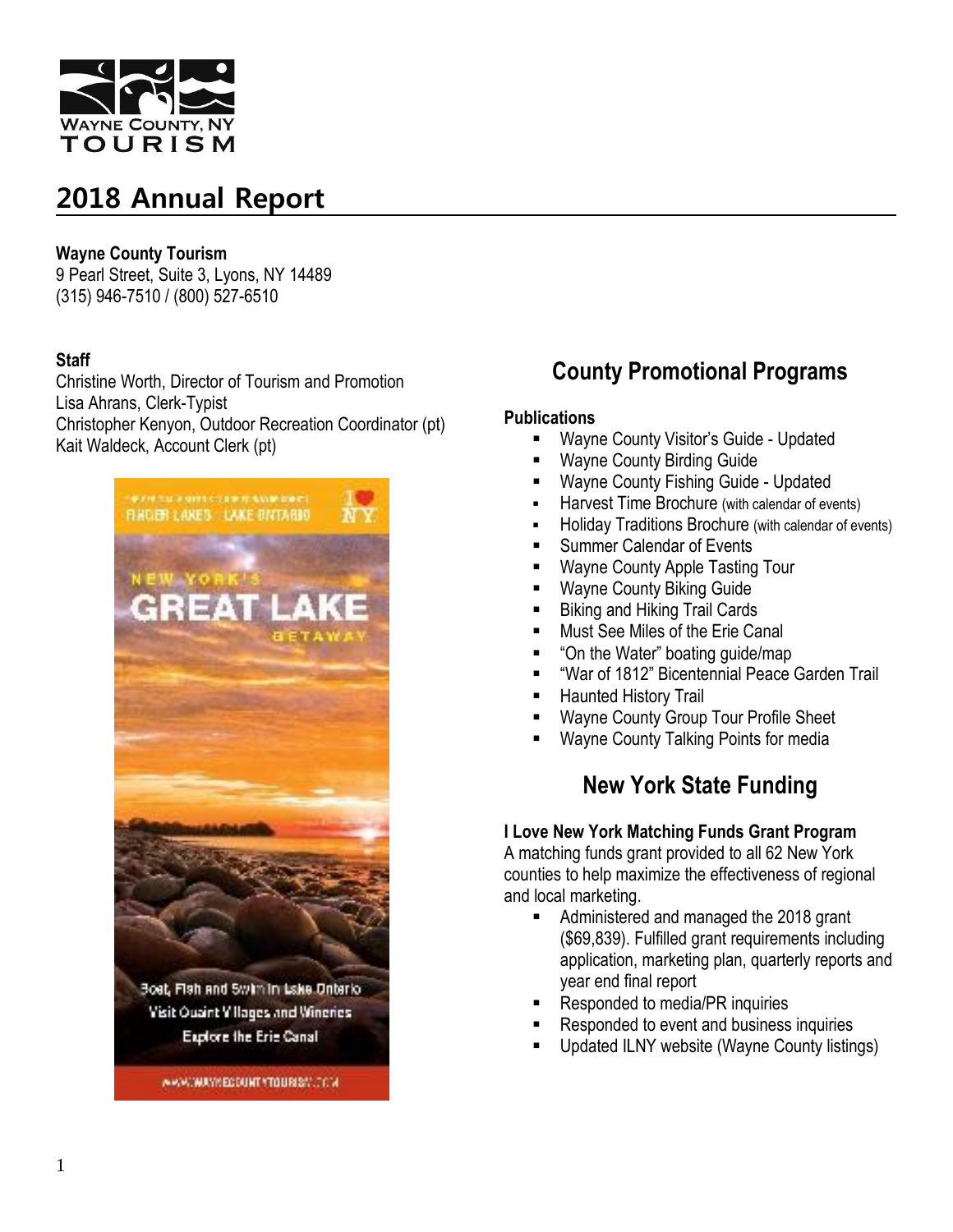

### **Advertising**

6,735 inquiries generated from ads placed in Finger Lakes Times, Messenger Post, City Newspaper, Rochester Women's Magazine, Kids Out & About, ESLO Newspaper, Finger Lakes Vacationer, Bird Watchers' Digest, Lake Ontario Outdoors, NY & PA Outdoors, Life in the Finger Lakes Magazine, Visit Rochester Travel Guide, Campgrounds of New York, Seaway Trail's Travel Magazine, Upstate Magazine, Cross Border Showcase, Guestquest, Sun & Record, Wayne Post, Sun & Record, Lakeshore News, Wolcott Shopper and Times of Wayne County.

▪ Direct mail campaign to 4159 individuals consisting of Harvest Time Brochure, Apple Tasting Tour and Holiday Traditions Brochure

#### **Digital Marketing**

- [www.waynecountytourism.com](http://www.waynecountytourism.com/) | 49,874 sessions, 30,529 users, 90,573 pageviews
- FingerLakesSurprises.com for Canadian promotion
- Social media handles for Twitter, Facebook, FlickR , Instagram, Pinterest, Youtube channel
- On-line Visitors Guide
- Mobile friendly website
- Web banners (footer, left column, header) on Lake Ontario United. Lake Ontario United is an online community of devoted individuals interested in helping preserve and make our lakes as rich and enjoyable for future generations as they are today for us. It is a community composed of professional and amateur fishermen, charter captains, environmentalist, hunters and outdoor enthusiasts.

 Syracuse.com/Advance Media Group: We ran a 3 pronged digital campaign for the Apple Tasting Tour. We utilized Newyorkupstate.com, Syracuse.com and the Ad Network September and October 2018. Ads reached the following geographic areas Rochester DMA, Syracuse DMA, Canandaigua (city), Oswego (city). The total # of impressions served was 317,502. Newyorkupstate.com = 125,411, Syracuse.com = 139,680 and Ad Network = 52,411.

#### **Tourism Support & Sponsorship**

#### Apple Tasting Tour

Promotional partnership with 12 Farm Market/Culinary specialty businesses

- Public Relations, facebook page and advertising campaign
- Apple Tour Challenge
- Advertising & fulfillment
- Television ad campaign
- (2) New videos for digital advertising
- (2) Advertorial Facebook live videos through a collaboration with Kids Out and About and Beyond the nest.
- New Newsletter campaign to 635 recipients. 5 Unique newsletters were sent in September and **October**
- New Survey developed for apple tour attendees

#### Wayne County Fair

Wayne County Tourism sponsored the bags for attendees at the "Wine & Farm Market event." Worked with the marketing chair on a cooperative television ad. Assisted with 3 live morning news interviews.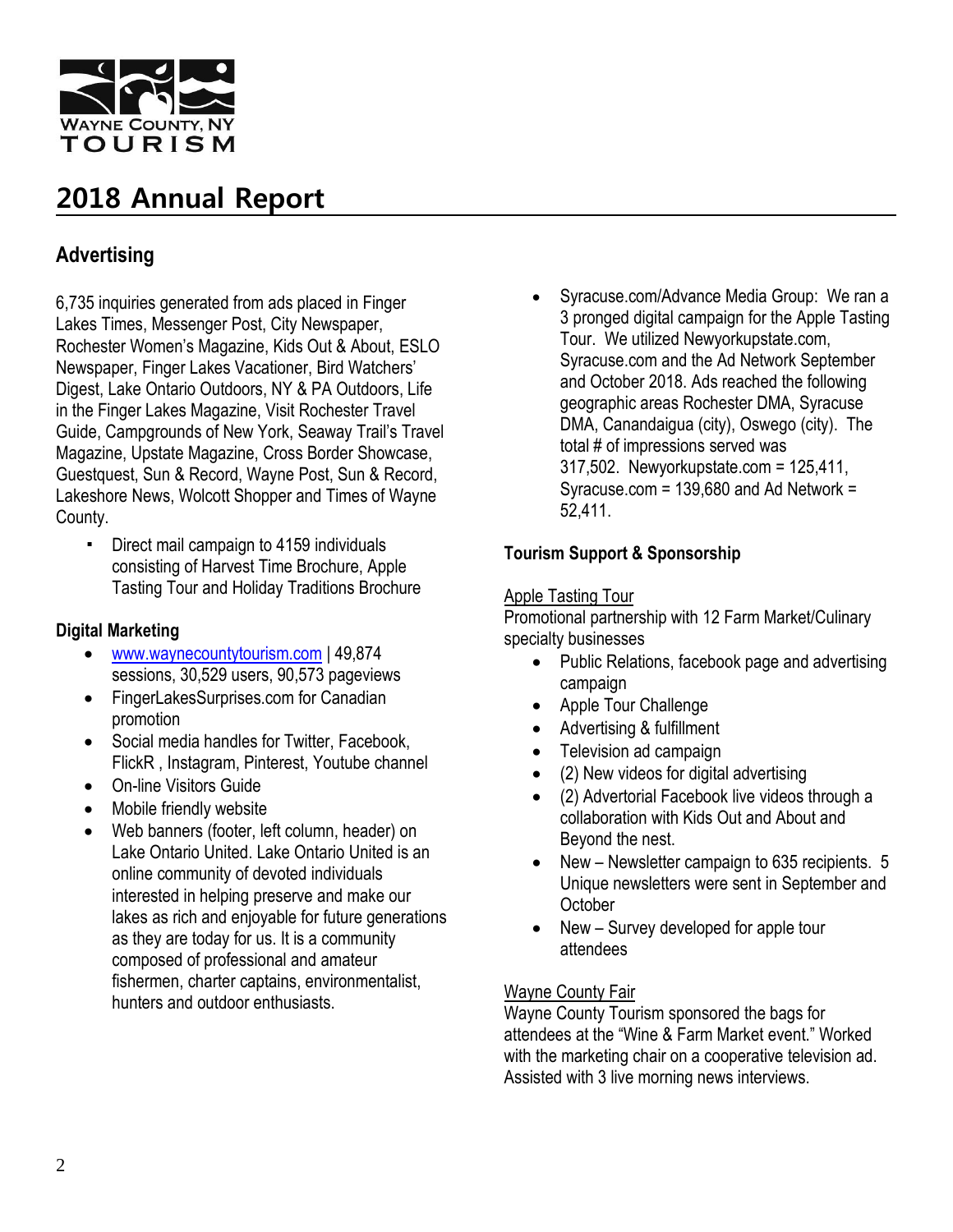

#### Taste of Wayne County Event

Wayne County Tourism sponsored the apple tasting tour wine glasses for participants.

#### Cycling the Erie Canal Bicycle Tour

Wayne County Tourism co-sponsored the annual 8-day, 400 mile, Cycling the Erie Canal Bicycle Tour, organized by Parks & Trails New York. The tour passed through Wayne County on 7/10/18. Our office prepared and mailed packets of information to the attendees in advance and communicated the tour to the restaurants along the Route 31 corridor.

Wayne County Pro-Am Fishing Tournament & Tri-County Salmon Slam

Wayne County Tourism supported the tournaments through sponsorship and promotion.

#### **Visitor Information Centers**

The Wayne County Office of Tourism acts as a tourism information center and is open Monday-Friday, 9am-5pm. Our Visitor's Guide is also available at the following information centers:

- **Sodus Point Information Center, assist with** brochures
- **Gateway Information Center (Binghamton)**
- Petro Service Center
- **Naterloo Premium Outlets**
- Angola Information Center
- Preble Area Rest Stop (I-81)
- Scottsville Information Center
- Brand connect innovations distribution points: Rochester, Batavia, Darien, Hartland, Syracuse, Canandaigua, Geneva, Mattydale, Liverpool; Buffalo, Clarence, Grand Island and Williamsville.
- Getaway on display
- Pennsylvania on display
- **Visit Rochester information center and Rochester** International Airport
- **Various locations throughout the county**

#### **Show Program**

#### *Wayne County*

- The New York Sportsman's Expo, Syracuse, NY
- Wayne County Fair, Palmyra, NY

#### *In conjunction with Canal NY*

**NY Times Travel Show, NY, NY** 

#### *In conjunction with Lake Ontario Sportsfishing Promotion Council:*

- OSEG Sportsman's Show Springfield, MA
- World Fishing & Outdoor Expo Suffern, NY
- Greater Phila. Outdoor Sports Show Phila., PA
- Sport, Travel & Outdoor Show Cleveland, OH
- WNY Outdoor Travel Show Hamburg, NY

#### *In conjunction with New York State Travel Industry Assn:*

- AAA Great Vacation Expo Columbus, OH
- **Toronto RV Show & Extravaganza Toronto, ONT**
- Snowbird Extravaganza Show Lakeland, FL
- AAA Mid-Atlantic Show Wilkes Barre, PA
- **Allegheny Sport & Travel Show Monroeville, PA**
- **AAA Reading/Berks Travel Odyssey Wyomings,** PA
- AAA Mid-Atlantic Philadelphia Expo Phila, PA
- AAA Southern New England Foxborough, MA
- **Dutdoor Adventure Show Cleveland, OH**
- **Travel & Vacation Show Ottawa, ONT**
- Mid-Atlantic Travel Show Edison, NJ
- WNY Sport & Travel Expo Hamburg, NY
- **Dreadler Travel Show Erie, PA**
- AAA Mid-Atlantic Baltimore, MD
- **Syracuse Nationals Syracuse, NY**
- **NYS State Fair Syracuse, NY**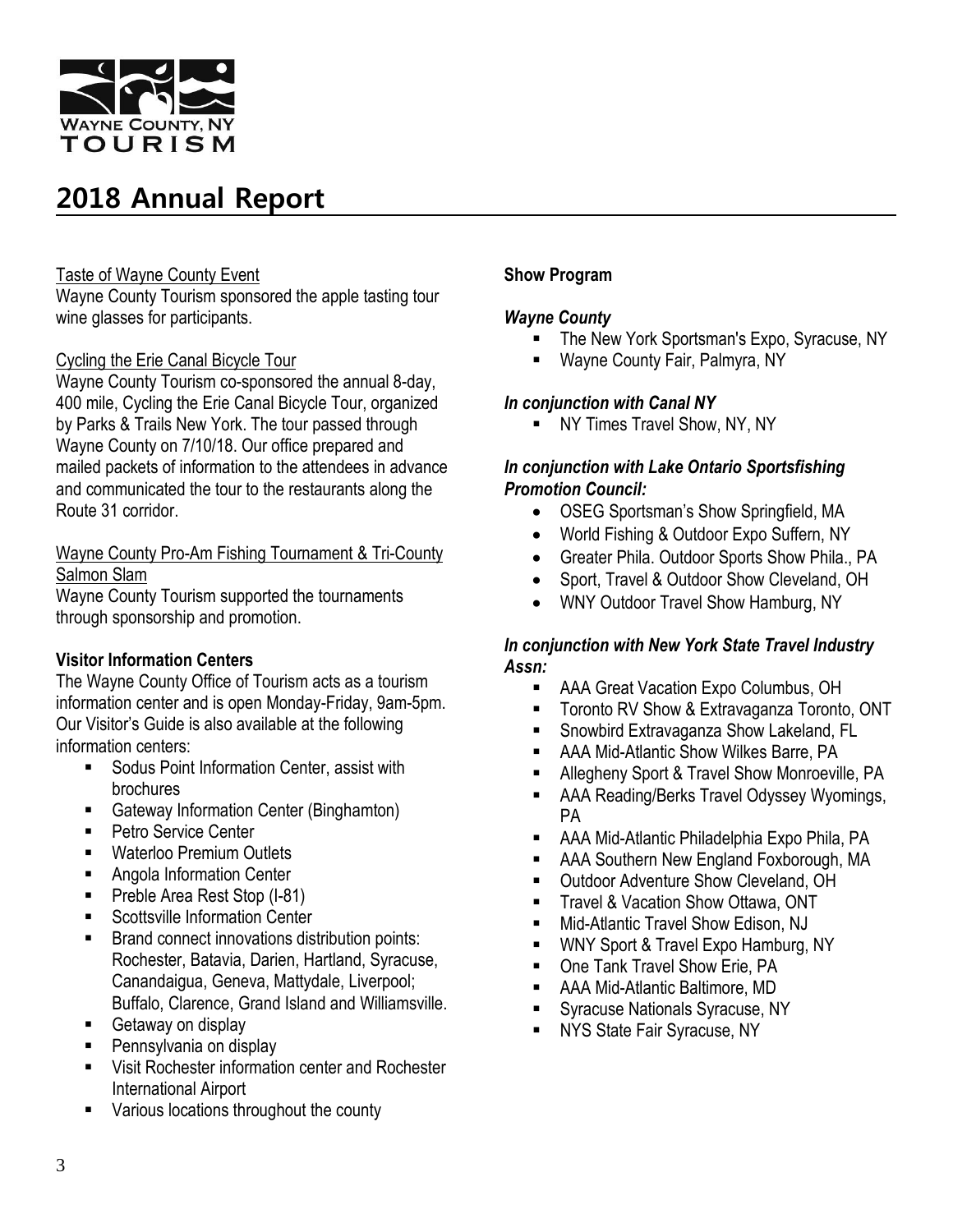

### **Public Relations**

#### **County Program**

Wayne County continued its county-based public relations efforts focusing on Wayne County attractions, events and activities with press releases, press tours. APPLE TASTING TOUR RESULTS: 9 total media placements including 3 on air media spots

#### **Regional Program**

In addition to our county-based public relations program, we once again participated in the Finger Lakes Regional Public Relations program implemented by Quinn & Co. Public Relations of New York City. The goal of this program is to significantly increase top-of mind awareness of the Finger Lakes. Tactics included:

- Social media
- **Promotional opportunities**
- Media visits
- **Editorial calendar monitoring**
- Media lead tip sheets
- Media pitches
- This program generated 338 total placements and 1,707,251,522**.** Full feature pieces on the region in *Travel + Leisure, New York Post* and *Departures.*  Media placements included *Conde Nast Traveler, CBS, FOX*, *USA Today,* and *Country Living*. A sampling of some of our local placements were in Travel + Leisure, Forbes, USA today and Smarter Travel

#### **State Program**

In addition to our local and regional public relations efforts, we also work with I Love NY on press tours and editorial opportunities.

#### **Familiarization Tour's**

I love NY Media Showcase

- Date 7/18/18
- **Wayne County provided caramel and candied** apples paired with two different spirts from Apple Country Sprits.

Karyn and Molly Locke

- Date 7/31/18
- NYS Haunted History Trail
- Visits included Historic Palmyra, Fox Sisters property, Museum of Wayne County and Mac's

Travel Media Showcase Pre Fam

- Date 9/10/18
- Visits included Midlakes Navigation, Historic Palmyra, Apple Country Spirits and Embark Craft **Ciderworks**

#### TBEX Post Fam

- Date 9/15-16, 2018
- Visits included Best Western Palmyra Inn & Suites, Long Acre Farms, JD Wine Cellars, Chimney Bluffs State Park, The Pultneyville Deli and Apple Country Spirits.

Katie Bridges, Foodism Toronto.

- Date 9/29/18
- Cross Border Showcase
- Visits included Embark Craft Ciderworks and Apple Country Spirits

Jamie Ditaranto, Smarter Travel

- Date 9/14/18
- NYS Haunted History Trail
- Visit included Historic Palmyra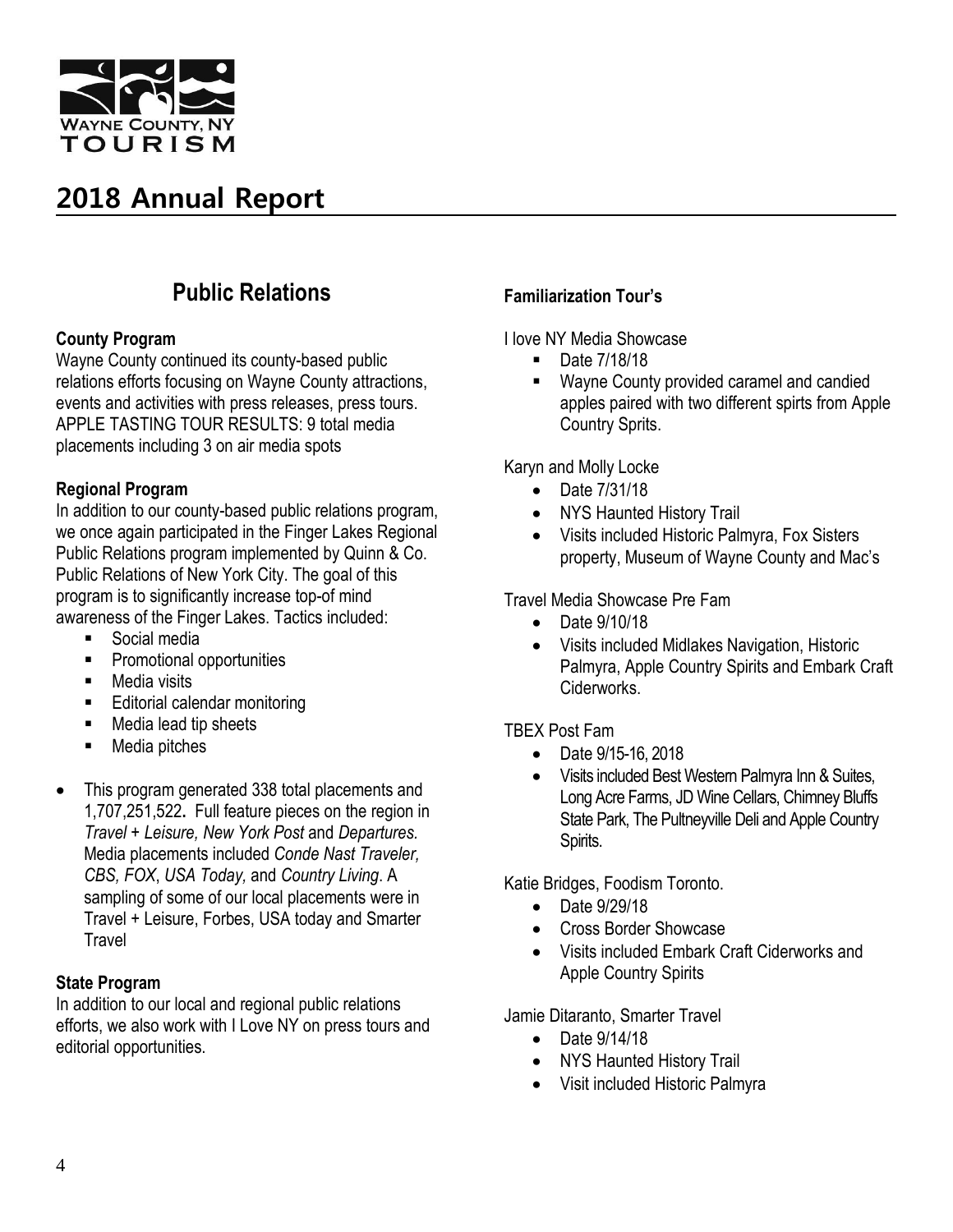

Theresa St John

- Haunted History Trail
- Date 11/16/18
- Visit included Historic Palmyra. This was the only site visited due to the weather

### **Regional & Multi-County Promotional Programs**

#### 14-County Finger Lakes Vacation Region

14-County Tourism Promotion Agency program to create top-of-mind awareness of the Finger Lakes Region as a tourism destination

- Fingerlakestravelny.com
- **Social Media Campaign on Facebook, Twitter** and Youtube
- **Public Relations program**
- Region-wide destination marketing analysis research project

#### Lake Ontario Sportsfishing Promotion Council (LOSPC)

*The Tourism Promotion Agencies from Niagara, Orleans, Monroe, Wayne, Cayuga, Oswego and Jefferson Counties are pleased to partner together to actively promote Lake Ontario and New York State as a premier fishing and traveling destination.*

- **i** ilovenyfishing.com
- Rack Cards, print advertising & fulfillment
- Consumer Shows
- **Press Tours**

#### Great Lakes Seaway Trail

*10 County initiative to promote the attractions along the 454-mile scenic route paralleling Lake Erie, the Niagara River, Lake Ontario and the St. Lawrence River.*

- Seaway Trail travel magazine
- **Seawaytrail.org**

#### Canal New York Marketing and Business Alliance Inc.

*An organization that promotes economic and business development along the entire New York State Canal System Corridor. CANAL NY focuses on bringing business to its members through tourism marketing programs, educational outreach, legislative advocacy and member organizational development.*

- New York Times Travel Show
- **Public relations and press tours**
- Media events
- **canalny.com**

#### Cross Border Showcase Promotion

*Multi-partner, inter-regional promotional program targeting the Greater Toronto market.*

- Display ad in 250,000 'A Welcome Surprise!' guides for insertion in home delivered Canadian newspapers, distribution at information centers, CAA Clubs, festivals & events plus editorial feature
- **Interviews & commercials on Cross Border** Promotion Radio program
- **Brochure distribution, display space and** media promotion at selected Ontario events
- E-blast campaign
- **Public relations and press tours**
- Social Media campaign on Facebook & **Twitter**
- Crossbordershowcase.com

#### Haunted History Trail of New York State

With 65 locations spread out over 31 counties, the Haunted History Trail offers serious ghost hunting locations, ghostly events, cemetery tours and other haunted/paranormal activities.

- Public relations and press tours
- **Group tour itineraries**
- Brochure
- **Hauntedhistorytrail.com**